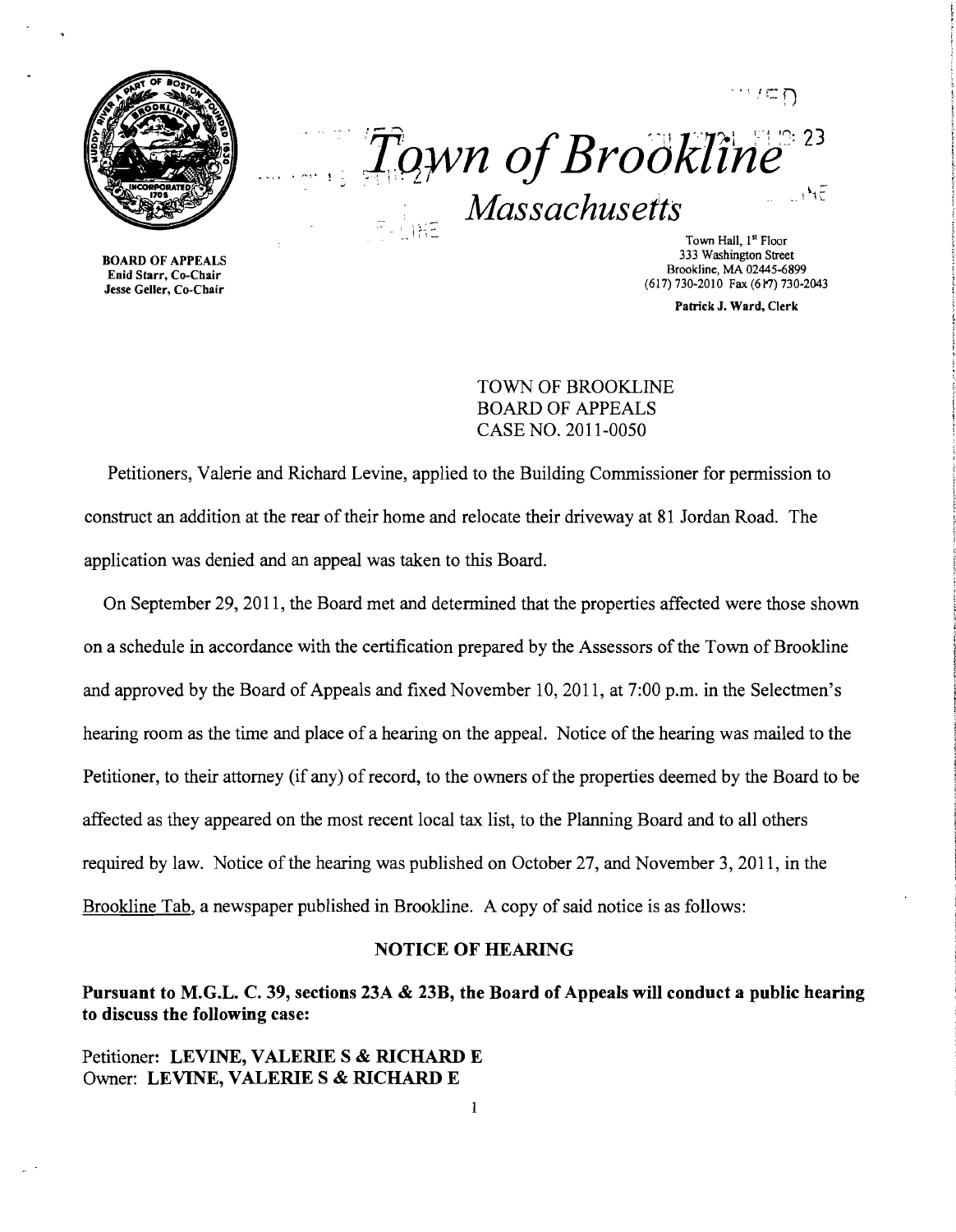Location of Premises: **81 JORDAN RD** Date of Hearing: **November 10, 2011**  Time of Hearing: **7:00 p.m.**  Place of Hearing: **Selectmen's Hearing Room, 6th Floor** 

A public hearing will be held for a variance and/or special permit from:

- **1. 5.09; Design Review, special permit required.**
- **2. 5.22.3.b.1.b; Exceptions to Maximum Floor Area Ratio (FAR) Regulations for Residential Units, special permit required.**
- **3. 5.43; Exceptions to Yard and Setback Regulations, special permit required.**
- **4. 6.04.5.c.2; Design of All Off-Street Parking Facilities, variance required.**
- **5. 8.02.2; Alteration or Extension, special permit required.**

of the Zoning By-Law to **construct an addition to the rear** of your **home at 81 JORDAN ROAD.** 

Said premises are located in an **S-7 (single family) residence district.** 

*Hearings, once opened, may be continued by the Chair to a date and time certain. No further notice will be mailed to abutters or advertised in the TAB. Questions regarding whether a hearing has been continued, or the date and time ofany hearing may be directed to the Zoning Administrator at 617-734 2134 or check meeting calendar* 

*at:http://calendars. town. brookline. ma. uslMasterTownCalandarI?FormID=158.* 

The Town of Brookline does not discriminate on the basis of disability in admission to, access to, or *operations ofits programs, services or activities. Individuals who need auxiliary aids for effective*  communication in programs and services of the Town of Brookline are invited to make their needs *known to the ADA Coordinator, Stephen Bressler, Town ofBrookline,* **11** *Pierce Street, Brookline, MA 02445. Telephone:* **(617)** *730-2330; TDD* **(617)** *730-2327.* 

## **Enid Starr Jesse Geller**

At the time and place specified in the notice, this Board held a public hearing. Present at the

hearing was Chairman, Mark G. Zuroff and Board Members Lisa Serafin and Enid Starr. The case was

presented by the architect for the petitioner, Christian Hosford, of Helios Design Group, 179 Boylston

St., Jamaica Plain, MA 02130. Also in attendance was the attorney for the petitioners, Scott Vaughn, of

the Heuer Law Group, One Mifflin Place, Suite 400, Harvard Square, Cambridge, MA 02138.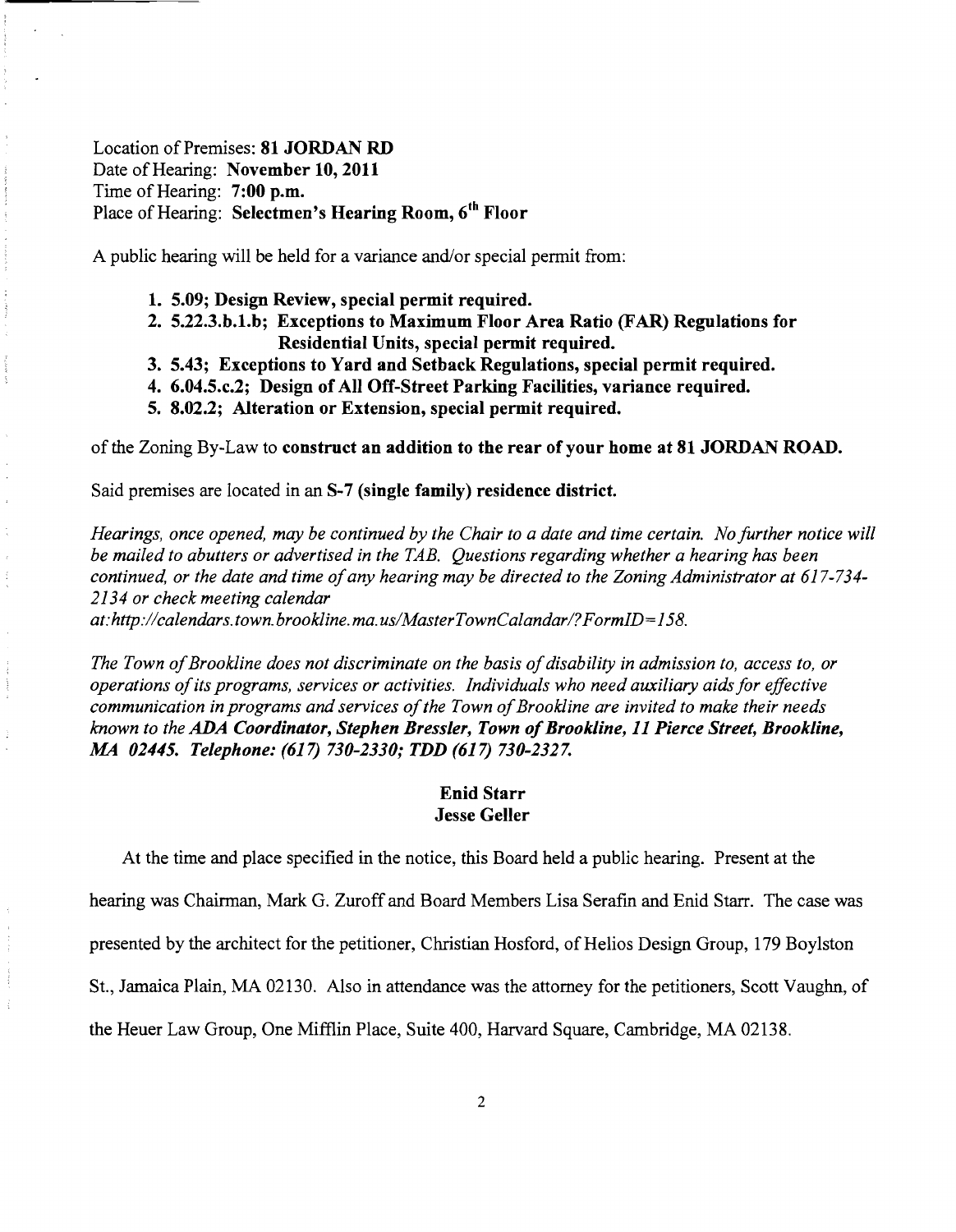Mr. Hosford described the property at 81 Jordan Road as a two-story brick American Colonial single family home, constructed in 1947. The home is situated on the "low" side of Jordan Road and has a rather steep topography that slopes down from the street. The residence is served by a driveway that is located partially on the neighboring property at 87 Jordan Road, which he said his clients are seeking to remedy by moving the driveway to the other side of the property where there is more space.

Mr. Hosford said that his clients are seeking to construct a rear two-story addition with garage parking underneath as well as a new driveway. The new addition will create an additional 1,538 square feet total of gross floor area and will accommodate a new family room and dining room on the first floor and a new master bedroom suite on the second floor. A two-car garage and garden storage room will be on the basement level (which will be at grade given the slope of the lot). The addition will be clad in clapboard on the first and second floors and shiplap siding on the basement level. He said as part of the project they would like to construct a new driveway on the side of the property adjacent to 77 Jordan Road. The existing driveway for 77 Jordan Road is located partially on the applicant's property and as part of this proposal 84 square feet of pavement from that driveway will be removed. The new driveway will have a 10' wide curb cut and will be located 7' from the side lot line (at the street) and will move closer in to 5' from the side lot line at the end of the driveway.

The Chairman asked whether anyone wished to speak in favor or in opposition to the proposal. No one rose to speak.

Courtney Synowiec, Planner, delivered the findings of the Planning Board.

**Section 5.09.2.j** – Design Review: Any exterior addition for which a special permit is requested pursuant to Section 5.22 (Exceptions to Maximum Floor Area Ratio Regulations) requires a special permit subject to the design review standards listed under Section 5.09.4(a-l). The most relevant sections of the design review standards are described below: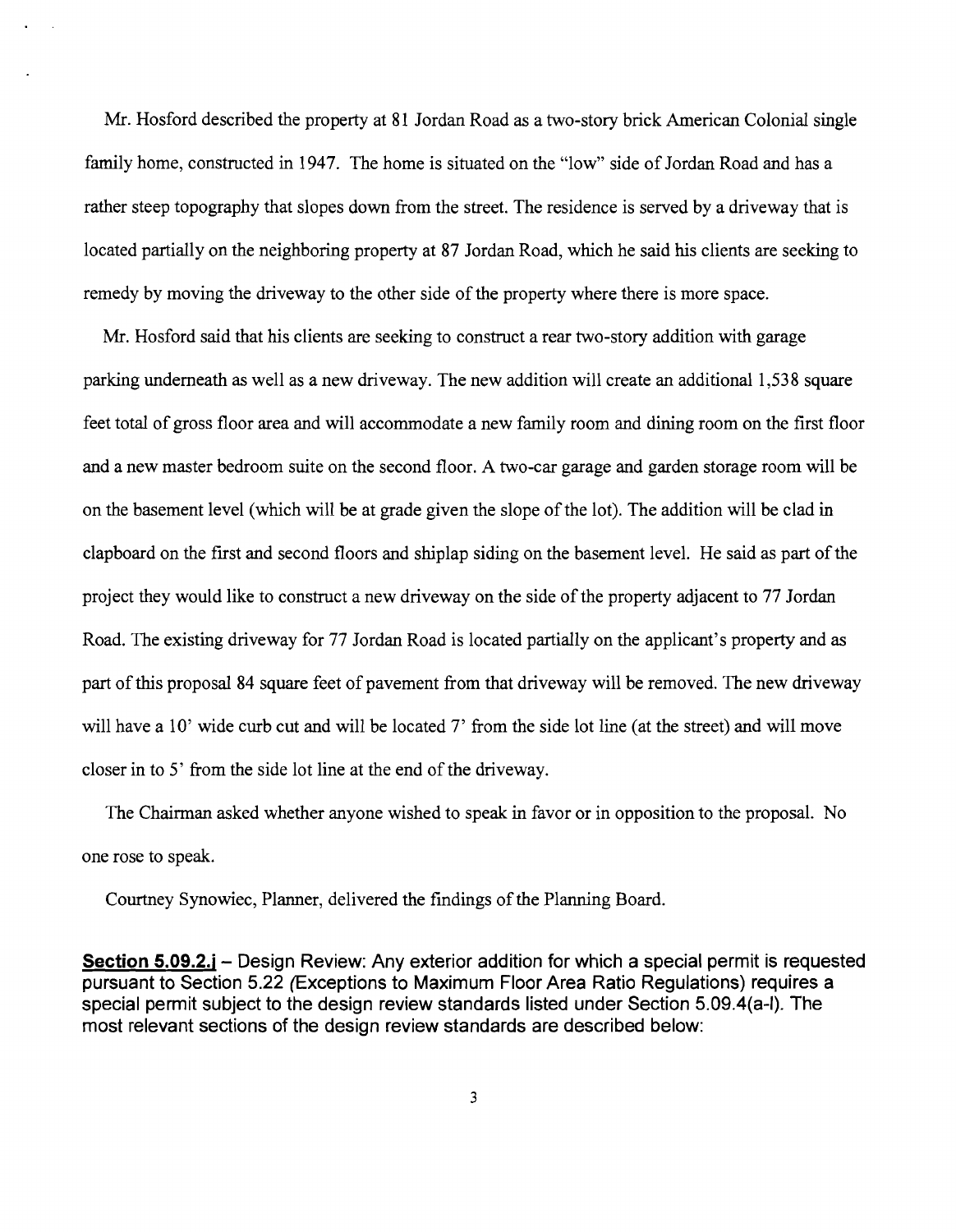- (a) Preservation ofLandscape: The proposal is not anticipated to disturb any existing landscaping as it is located primarily within the footprint of the existing driveway behind the home.
- (b) Relation of Buildings to Environment: The bulk of the mass of the new addition is located so that it is screened entirely by the existing home from the street.
- (c) Relation of Buildings to the Form of the Streetscape and Neighborhood: The proposed addition is consistent with the scale and use of the neighboring structures and meets all required yard setbacks.
- (d) Open Space: As the addition is sited primarily on existing driveway, there should be limited impact to the open space on this site.
- (e) Circulation: This proposal is an improvement to circulation as it utilizes a hammerhead turn around and the parking facilities will be located entirely on 81 Jordan Road.

| Floor Area              | <b>Allowed</b> | <b>Existing</b> | <b>Proposed</b> | <b>Finding</b>  |
|-------------------------|----------------|-----------------|-----------------|-----------------|
| <b>Floor Area Ratio</b> | .35            | .26             | .42             |                 |
| (% of allowed)          | 100%           | 75%             | 119%            | Special Permit* |
| Floor Area (s.f.)       | 3,514          | 2,640           | 4.178           |                 |

**Section 5.20 – Floor Area Ratio** 

\* Under Section 5.22.3.b.l.b the Board of Appeals may grant a special pennit in S districts for an increase in floor area. so long as the addition does not exceed 20% of the permitted gross floor area.

**Section 6.04.5.c.2 –** Side Yard Setback for Parking Facilities

| <b>Dimensional Requirements</b> | <b>Required</b> |            | Existing Proposed | <b>Relief</b> |
|---------------------------------|-----------------|------------|-------------------|---------------|
| <b>Side Yard Setback</b>        |                 | Est. $-3'$ |                   | Complies      |

## **Section 8.02.2 – Alteration or Extension**

A special permit is required to alter a pre-existing non-conforming structure or use.

Ms. Synowiec reported that the Planning Board was supportive of this proposal. It allows the applicant to make their driveway conforming while also giving them additional living space to help balance the costs and benefits associated with this project. Although the addition is tastefully done, the Plarming Board felt the design would benefit from some additional detailing. The Planning Board suggested the applicant utilize comer boards and consider adding windows to the garage and garden storage room. Therefore, the Planning Board recommended approval of the requested relief referencing the plans by Helios Design Group, dated 9/21/11, subject to the following conditions:

- 1. Prior to the issuance of a building permit, final plans and elevations indicating all salient dimensions and materials as well as a stamped FAR analysis shall be submitted subject to the review and approval of the Assistant Director of Regulatory Planning.
- 2. Prior to the issuance of a building permit, the applicant shall submit to the Building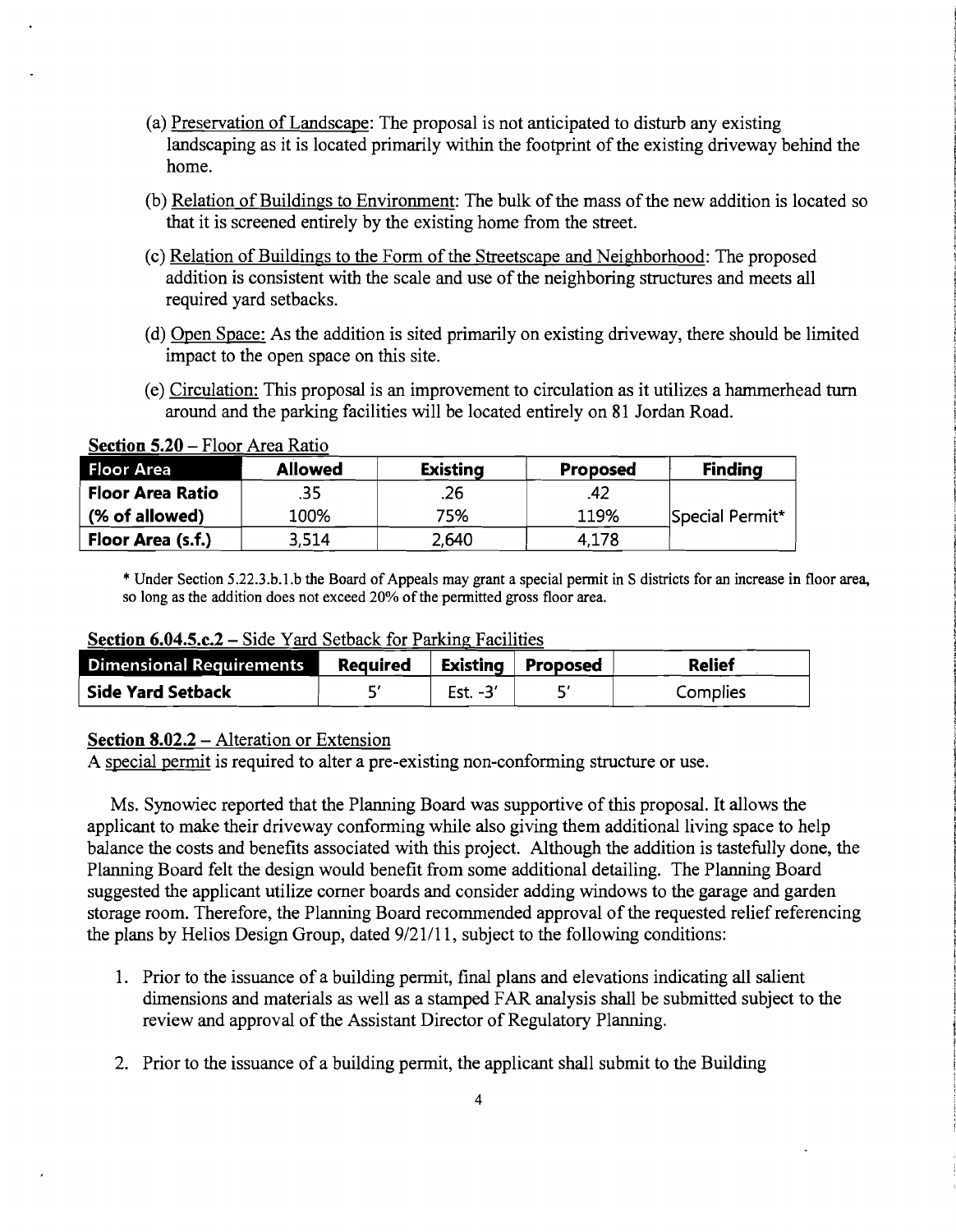Commissioner for review and approval for conformance to the Board of Appeals decision: 1) a final site plan stamped and signed by a registered engineer or land surveyor; 2) fmal building elevations stamped and signed by a registered architect; and 3) evidence that the Board of Appeals decision has been recorded at the Registry of Deeds.

The Chairman called upon Michael Shepard, Building Commissioner, to deliver the comments of the Building Department. Mr. Shepard stated that the addition looked tastefully designed and relocation of the driveway would solve an encroachment issue. Therefore, he said that the Building Department was supportive of the requested relief and he assured the Board that should they consider approval the Department would assurance compliance with the requirements of the International Residential Building Code.

The Board, having deliberated on this matter and having considered the foregoing testimony, concluded that it was desirable to grant special permit relief from **Sections 5.22.3.b.1.b** and 8.02.2 of the Town of Brookline Zoning By-Law and made the following specific fmdings pursuant to **Section 9.05**  of the Zoning By-Law:

- a. The specific site is an appropriate location for such a use, structure, or condition.
- b. The use as developed will not adversely affect the neighborhood.
- c. There will be no nuisance or serious hazard to vehicles or pedestrians.
- d. Adequate and appropriate facilities will be provided for the proper operation of the proposed use.

Accordingly, the Board voted unanimously to grant the requested relief subject to the following conditions:

**1. Prior to the issuance of a building permit, final plans and elevations indicating all salient dimensions and materials as well as a stamped FAR analysis shall be submitted subject to the review and approval of the Assistant Director of Regulatory Planning.**